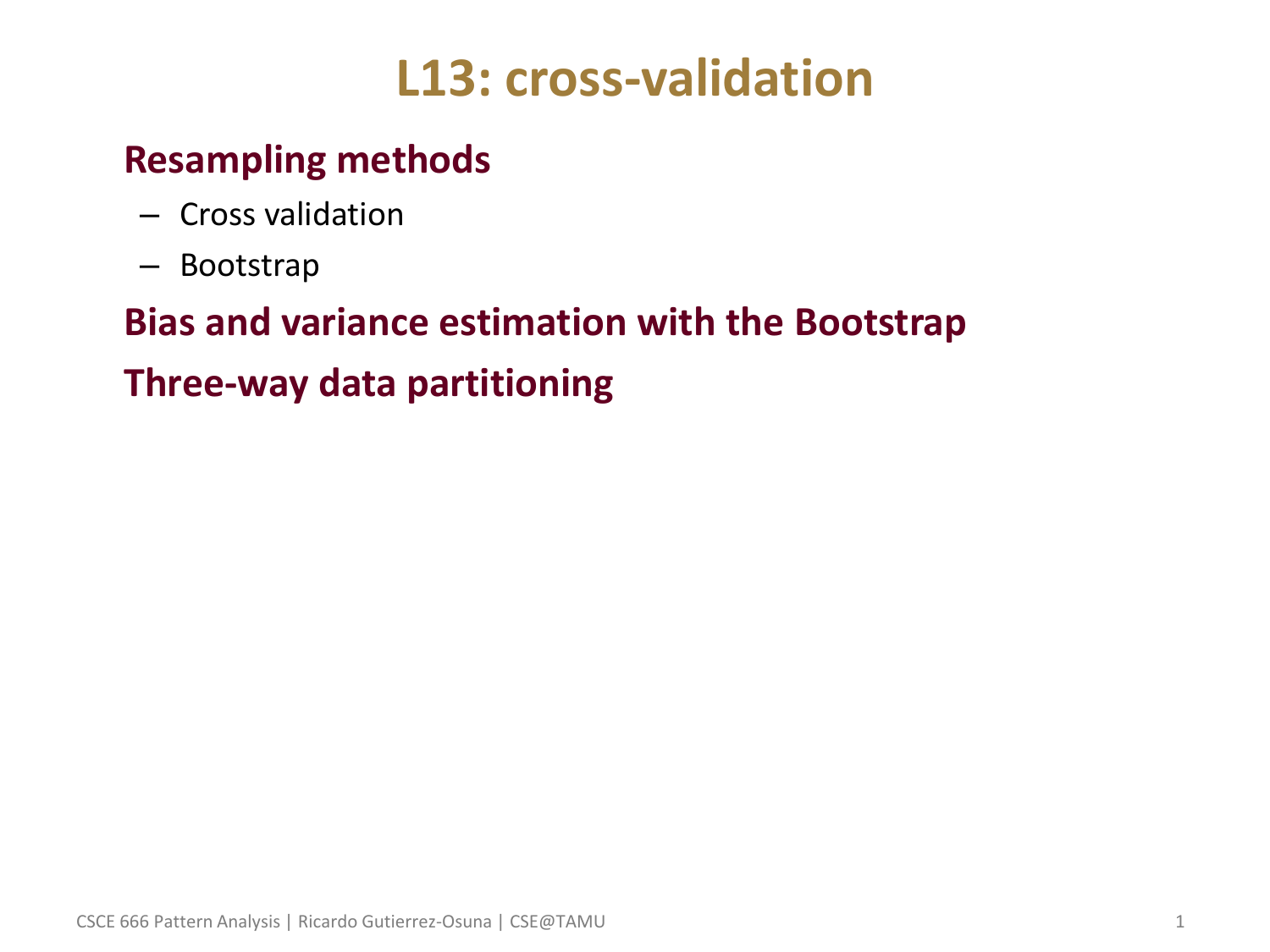# **Introduction**

#### • **Almost invariably, all the pattern recognition techniques that we have introduced have one or more free parameters**

- The number of neighbors in a kNN classifier
- The bandwidth of the kernel function in kernel density estimation
- The number of features to preserve in a subset selection problem

#### • **Two issues arise at this point**

- **Model Selection**: How do we select the "optimal" parameter(s) for a given classification problem?
- **Validation**: Once we have chosen a model, how do we estimate its true error rate?
	- The true error rate is the classifier's error rate when tested on the ENTIRE POPULATION

#### • **If we had access to an unlimited number of examples, these questions would have a straightforward answer**

- Choose the model that provides the lowest error rate on the entire population
- And, of course, that error rate is the true error rate

#### • **However, in real applications only a finite set of examples is available**

- This number is usually smaller than we would hope for!
- Why? Data collection is a very expensive process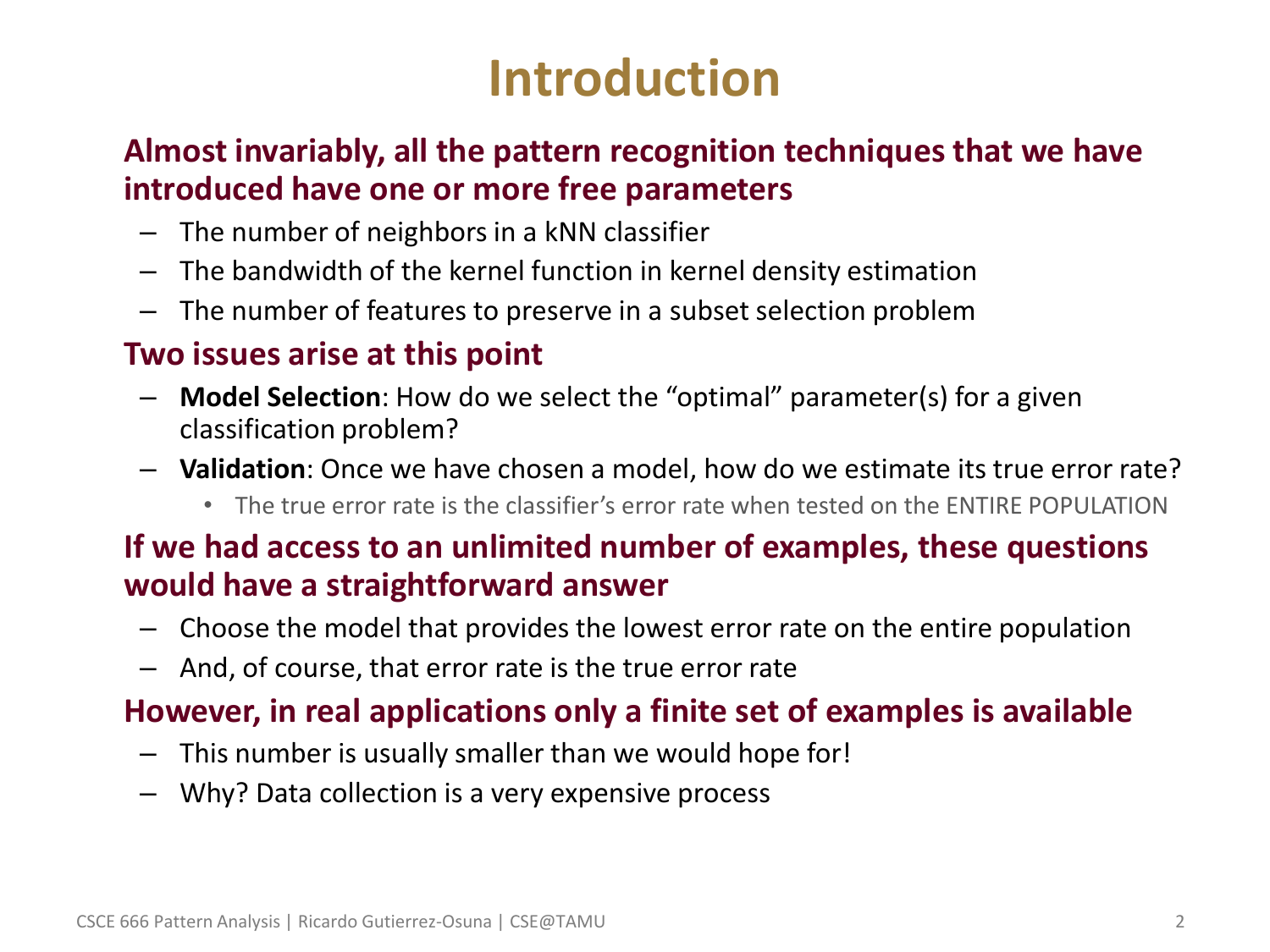## • **One may be tempted to use the entire training data to select the "optimal" classifier, then estimate the error rate**

## • **This naïve approach has two fundamental problems**

- The final model will normally **overfit** the training data: it will not be able to generalize to new data
	- The problem of overfitting is more pronounced with models that have a large number of parameters
- The error rate estimate will be overly optimistic (lower than the true error rate)
	- In fact, it is not uncommon to achieve 100% correct classification on training data

## • **The techniques presented in this lecture will allow you to make the best use of your (limited) data for**

- Training
- Model selection and
- Performance estimation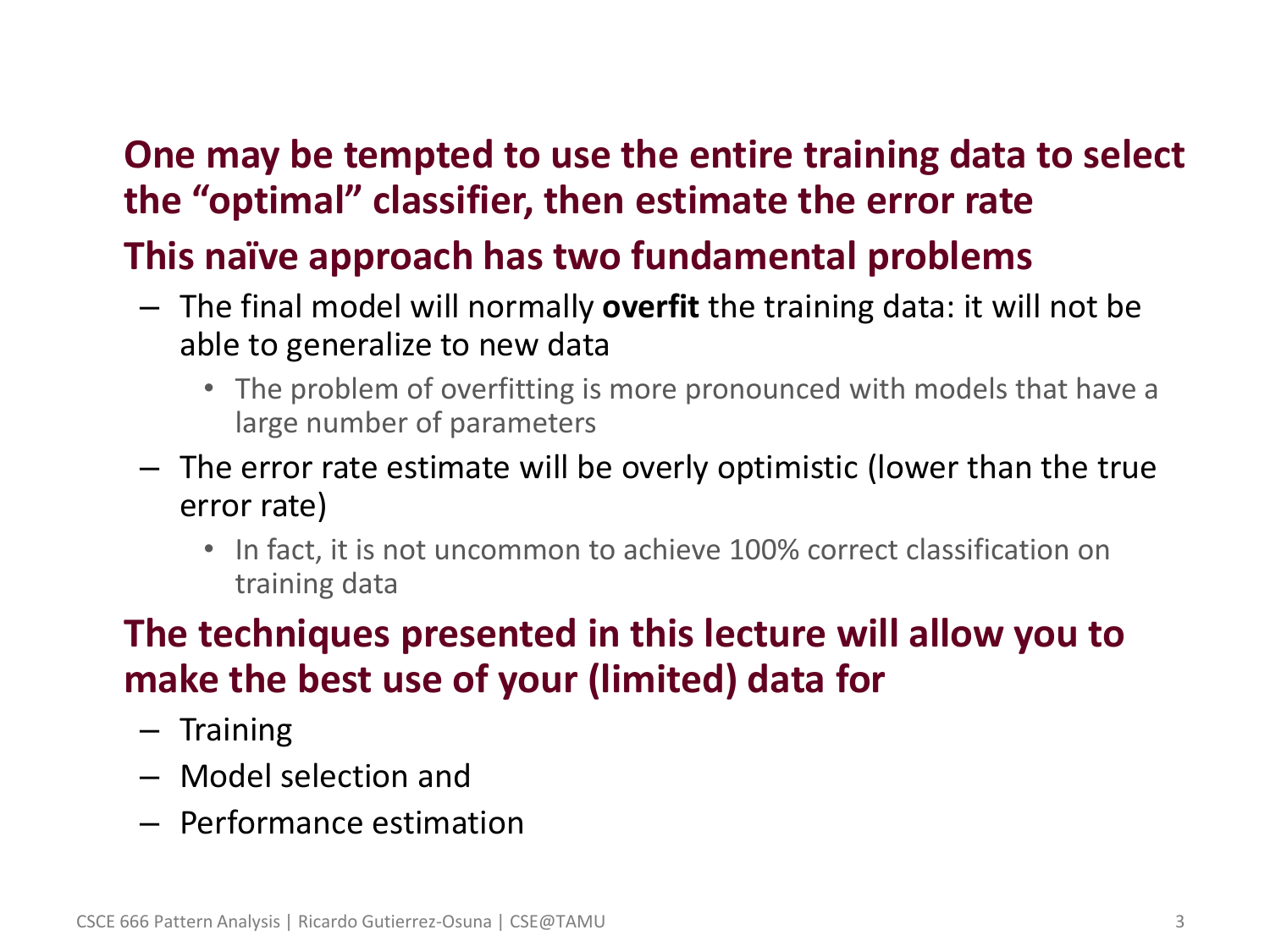# **The holdout method**

### • **Split dataset into two groups**

- **Training set**: used to train the classifier
- **Test set**: used to estimate the error rate of the trained classifier



### • **The holdout method has two basic drawbacks**

- In problems where we have a sparse dataset we may not be able to afford the "luxury" of setting aside a portion of the dataset for testing
- Since it is a single train-and-test experiment, the holdout estimate of error rate will be misleading if we happen to get an "unfortunate" split

### • **These limitations of the holdout can be overcome with a family of resampling methods at the expense of higher computational cost**

- Cross validation
	- Random subsampling
	- K-fold cross-validation
	- Leave-one-out cross-validation
- Bootstrap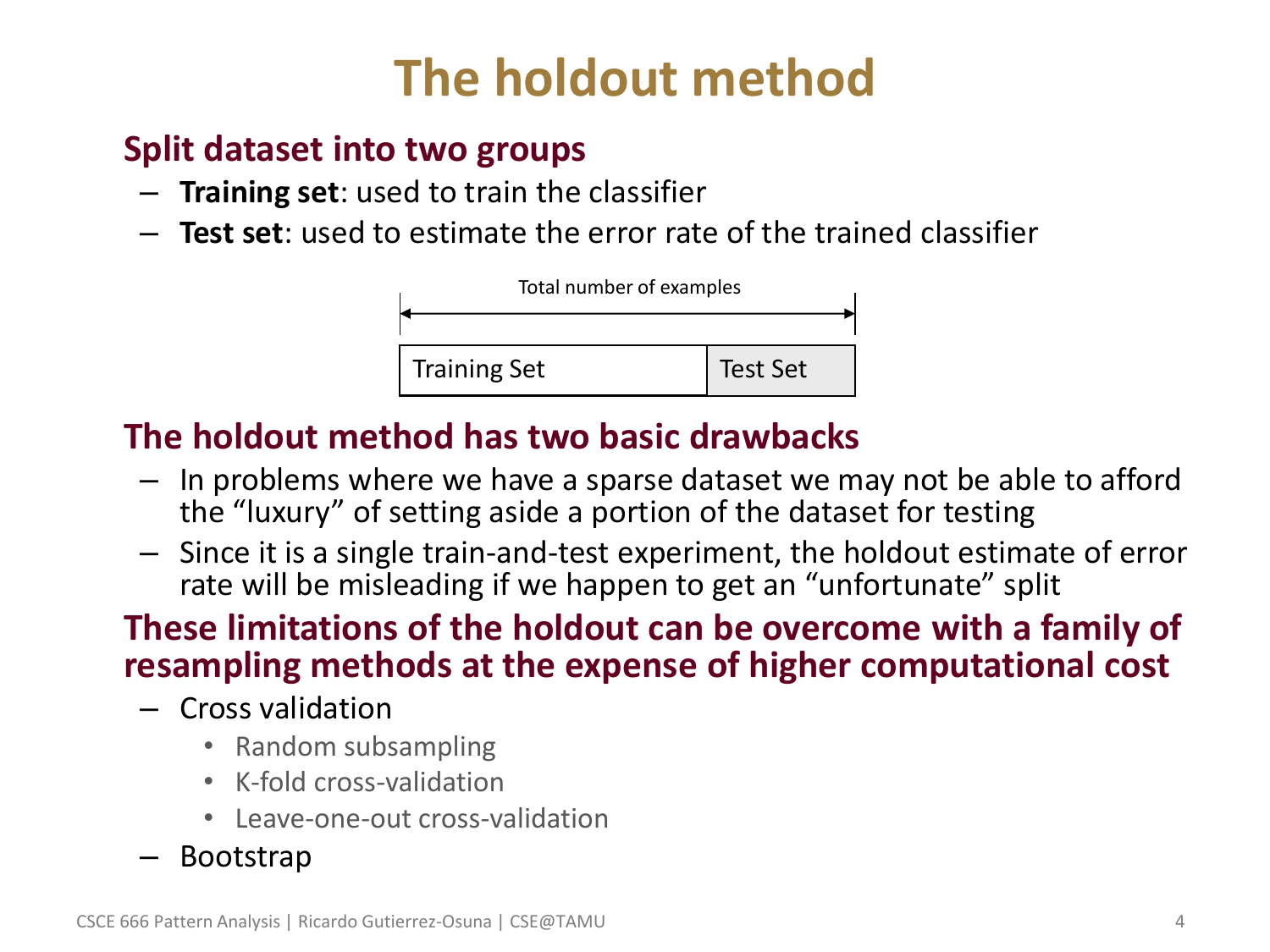# **Random subsampling**

## • **Random subsampling performs K data splits of the entire dataset**

- Each data split randomly selects a (fixed) number of examples without replacement
- For each data split we retrain the classifier from scratch with the training examples and then estimate  $E_i$  with the test examples



- The true error estimate is obtained as the average of the separate estimates  $E_i$
- This estimate is significantly better than the holdout estimate

$$
E = \frac{1}{K} \sum_{i=1}^{K} E_i
$$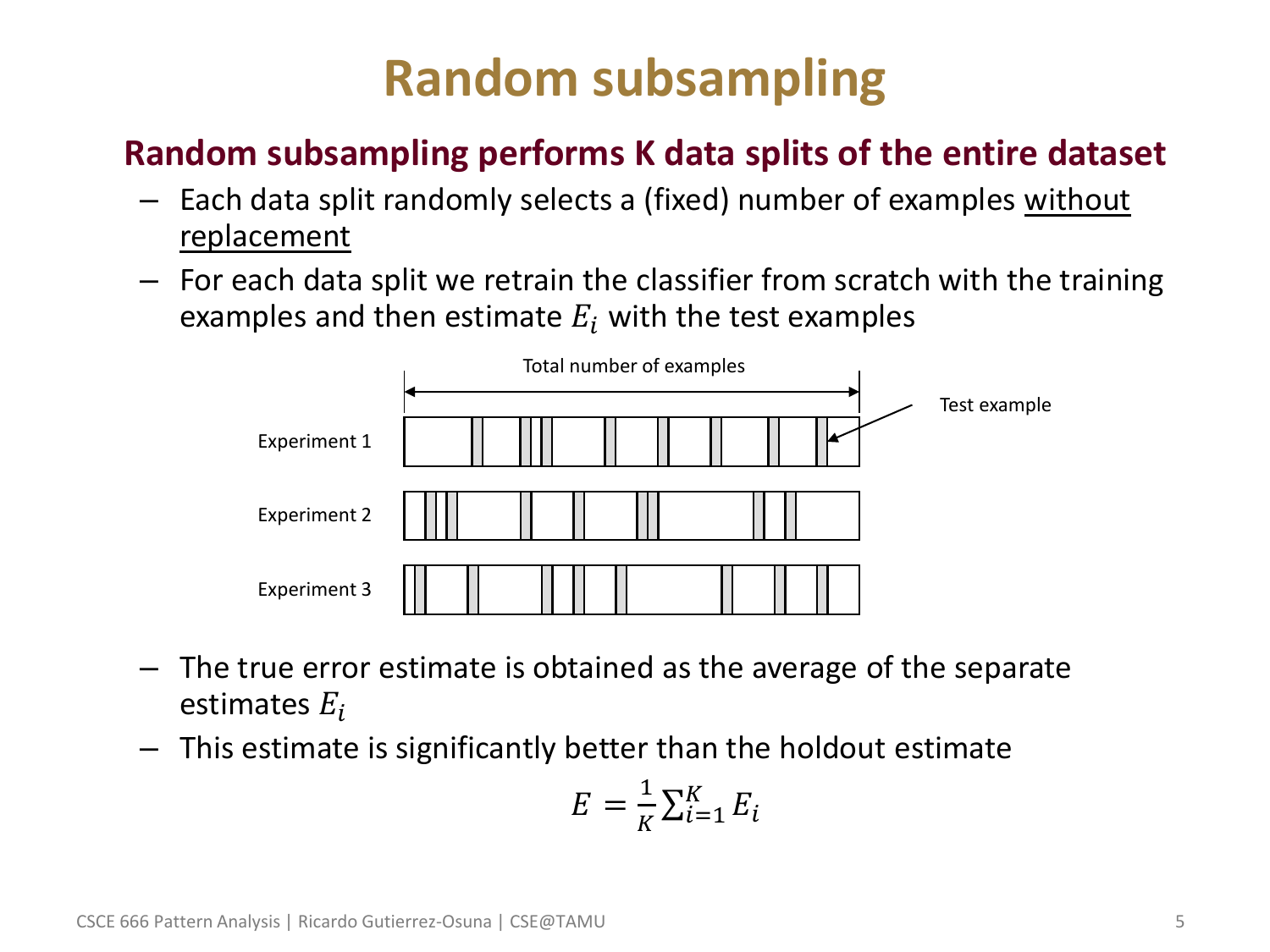# **K-fold cross validation**

### • **Create a K-fold partition of the dataset**

- For each of K experiments, use  $K-1$  folds for training and a different fold for testing
- $-$  This procedure is illustrated in the following figure for  $K = 4$



### • **K-Fold cross validation is similar to random subsampling**

- The advantage of KFCV is that all the examples in the dataset are eventually used for both training and testing
- As before, the true error is estimated as the average error rate on test examples

$$
E = \frac{1}{K} \sum_{i=1}^{K} E_i
$$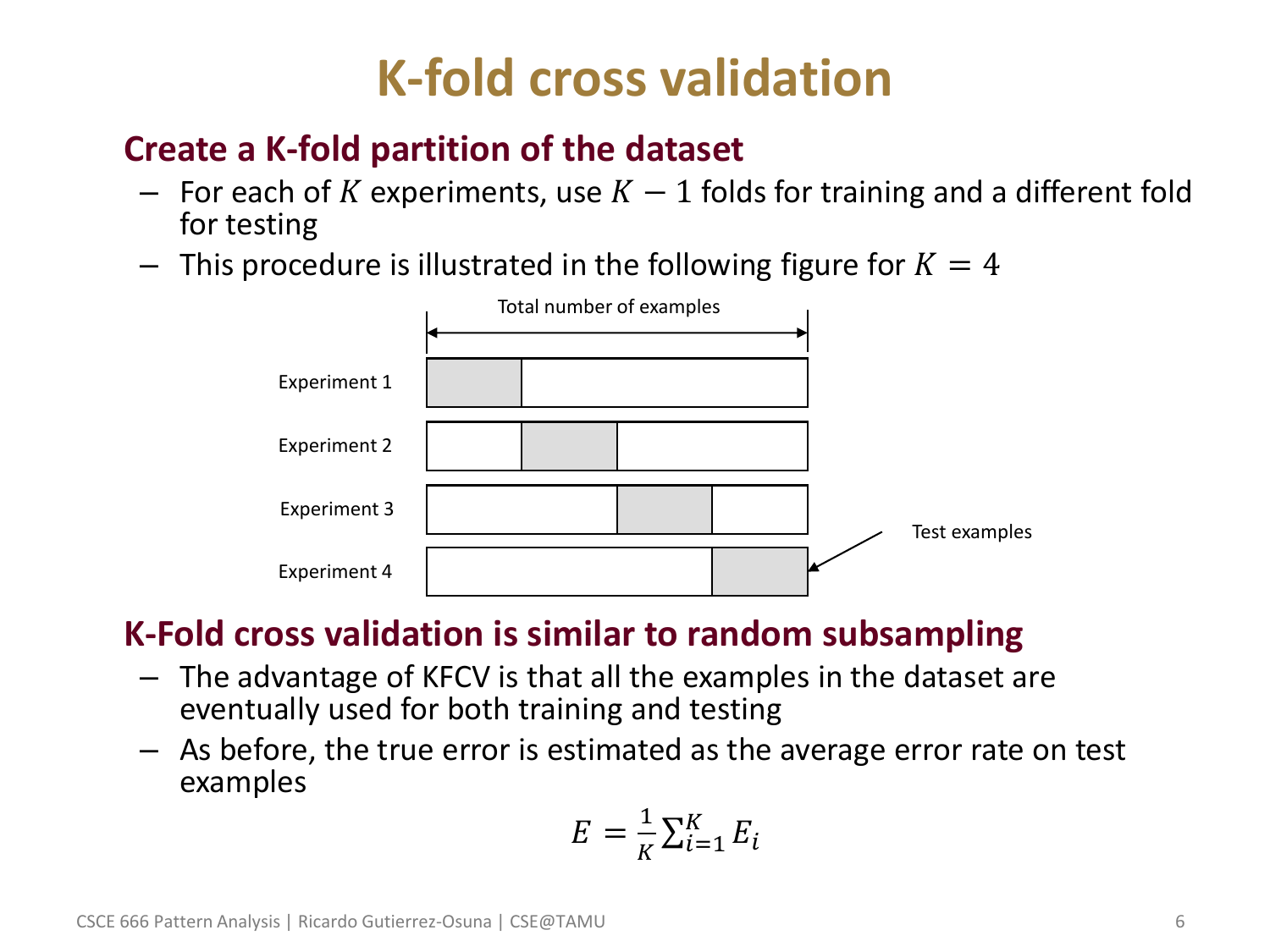## **Leave-one-out cross validation**

#### • **LOO is the degenerate case of KFCV, where K is chosen as the total number of examples**

- $-$  For a dataset with N examples, perform N experiments
- $-$  For each experiment use  $N-1$  examples for training and the remaining example for testing



– As usual, the true error is estimated as the average error rate on test examples

$$
E = \frac{1}{N} \sum_{i=1}^{N} E_i
$$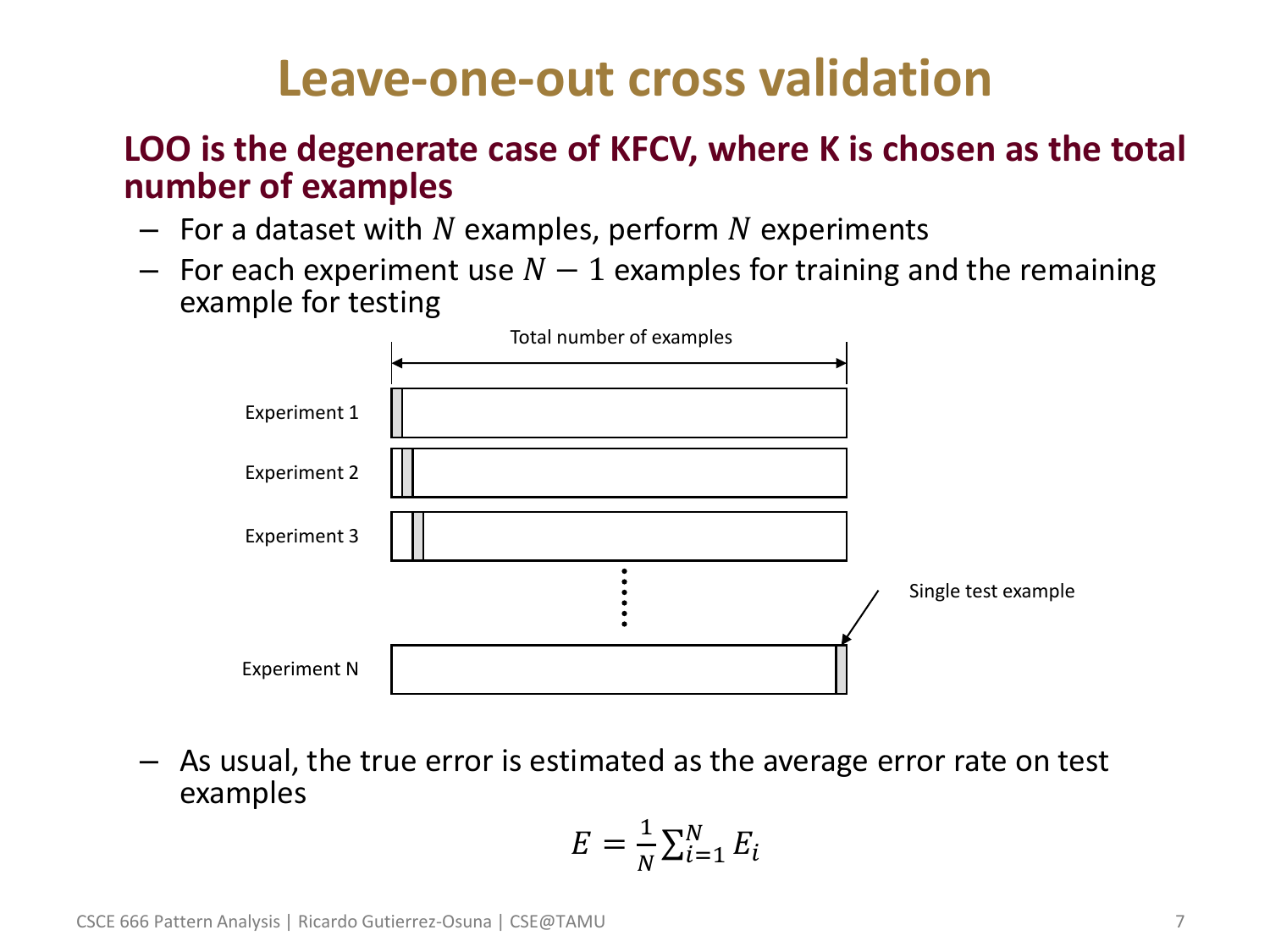# **How many folds are needed?**

### • **With a large number of folds**

- + The bias of the true error rate estimator will be small (the estimator will be very accurate)
- The variance of the true error rate estimator will be large
- The computational time will be very large as well (many experiments)

### • **With a small number of folds**

- + The number of experiments and, therefore, computation time are reduced
- + The variance of the estimator will be small
- The bias of the estimator will be large (conservative or larger than the true error rate)

### • **In practice, the choice for K depends on the size of the dataset**

- For large datasets, even 3-fold cross validation will be quite accurate
- For very sparse datasets, we may have to use leave-one-out in order to train on as many examples as possible

### • **A common choice for is K=10**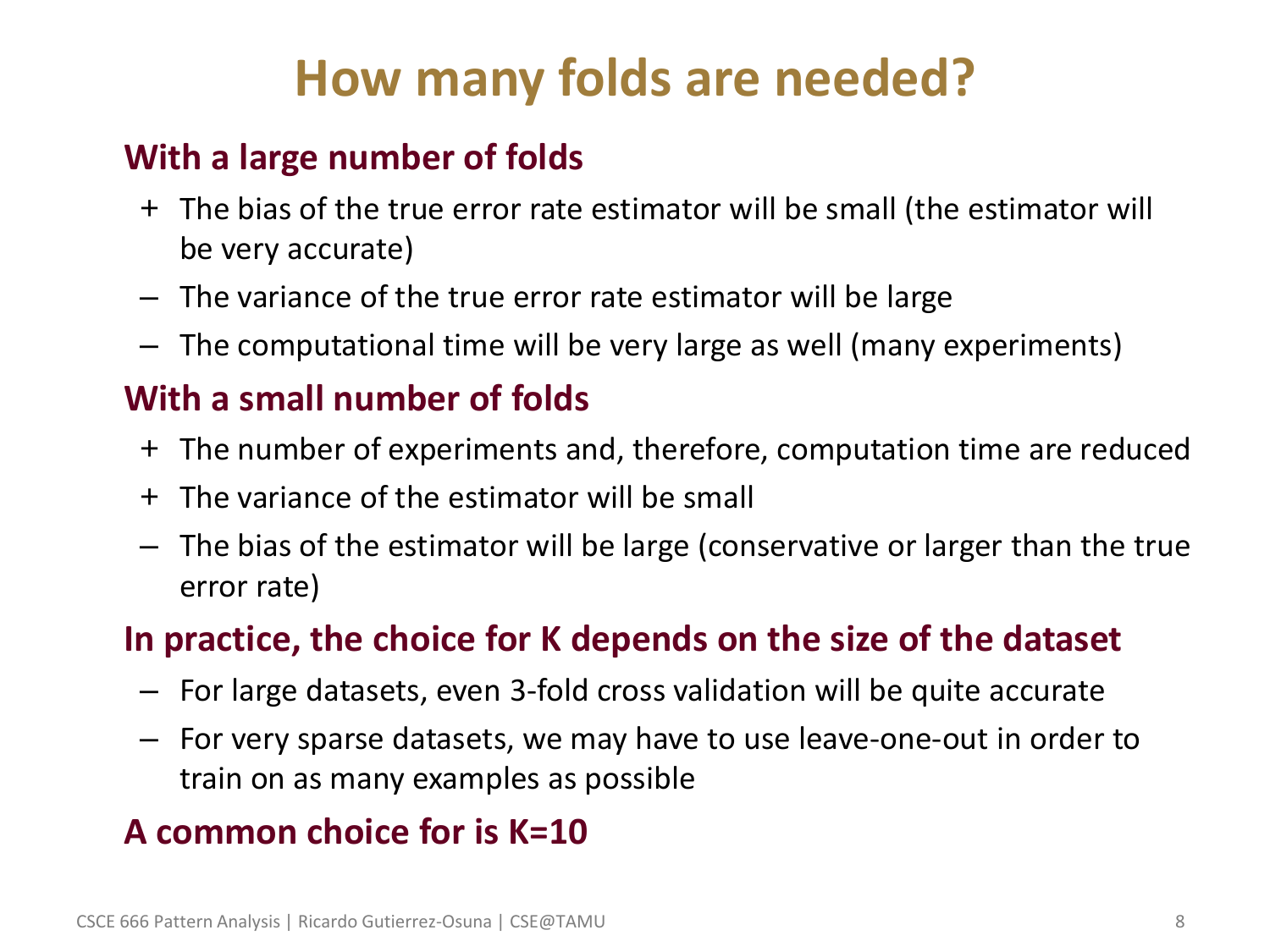# **The bootstrap**

#### • **The bootstrap is a resampling technique with replacement**

- $-$  From a dataset with N examples
	- Randomly select (with replacement)  $N$  examples and use this set for training
	- The remaining examples that were not selected for training are used for testing
	- This value is likely to change from fold to fold
- Repeat this process for a specified number of folds  $(K)$
- As before, the true error is estimated as the average error rate on test data

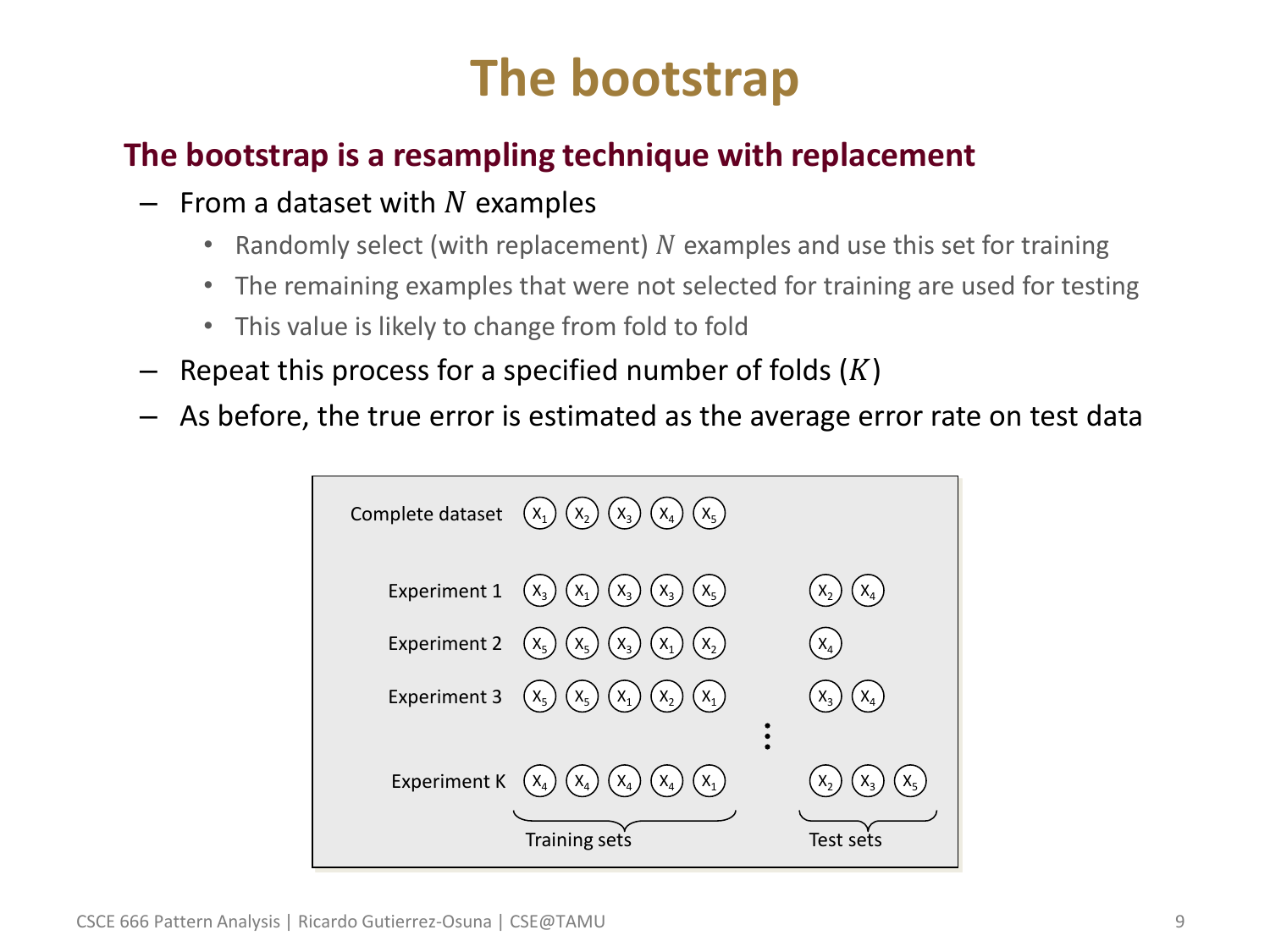## • **Compared to basic CV, the bootstrap increases the variance that can occur in each fold [Efron and Tibshirani, 1993]**

– This is a desirable property since it is a more realistic simulation of the real-life experiment from which our dataset was obtained

## **Consider a classification problem with**  $C$  classes, a total of  $N$ examples and  $N_i$  examples for each class  $\boldsymbol{\omega}_i$

- $-$  The a priori probability of choosing an example from class  $\omega_i$  is  $N_i/N$ 
	- Once we choose an example from class  $\omega_i$ , if we do not replace it for the next selection, then the a priori probabilities will have changed since the probability of choosing an example from class  $\omega_i$  will now be  $(N_i - 1)/N$
- Thus, sampling with replacement preserves the a priori probabilities of the classes throughout the random selection process
- An additional benefit is that the bootstrap can provide accurate measures of BOTH the bias and variance of the true error estimate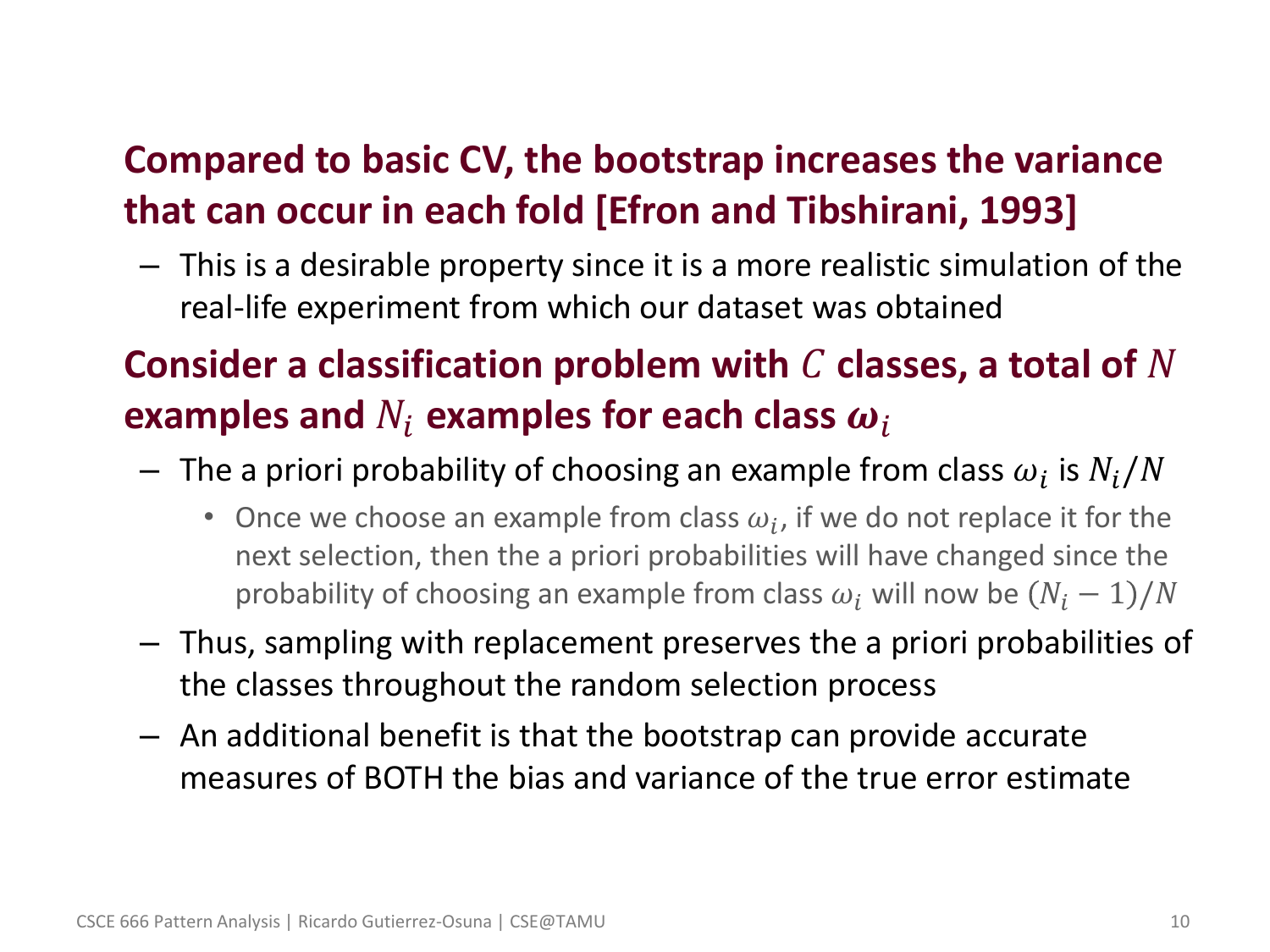# **Bias and variance of a statistical estimate**

## **Problem: estimate parameter**  $\alpha$  **of unknown distribution**  $G$

 $-$  To emphasize the fact that  $\alpha$  concerns  $G$ , we write  $\alpha(G)$ 

## • **Solution**

- We collect N examples  $X = \{x_1, x_2, ..., x_N\}$  from G
	- X defines a discrete distribution  $G'$  with mass  $1/N$  at each example
- $-$  We compute the statistic  $\alpha' = \alpha(G')$  as an estimator of  $\alpha(G)$ 
	- e.g.,  $\alpha(G')$  may is the estimate of the true error rate for a classifier

## • **How good is this estimator?**

– **Bias**: How much does it deviate from the true value

$$
Bias = E_G[\alpha'(G)] - \alpha(G)
$$
  
where  $E_G[X] = \int_{-\infty}^{+\infty} x g(x) dx$ 

– **Variance**: how much variability does it show for different samples

$$
Var = E_G[(\alpha' - E_G[\alpha'])^2]
$$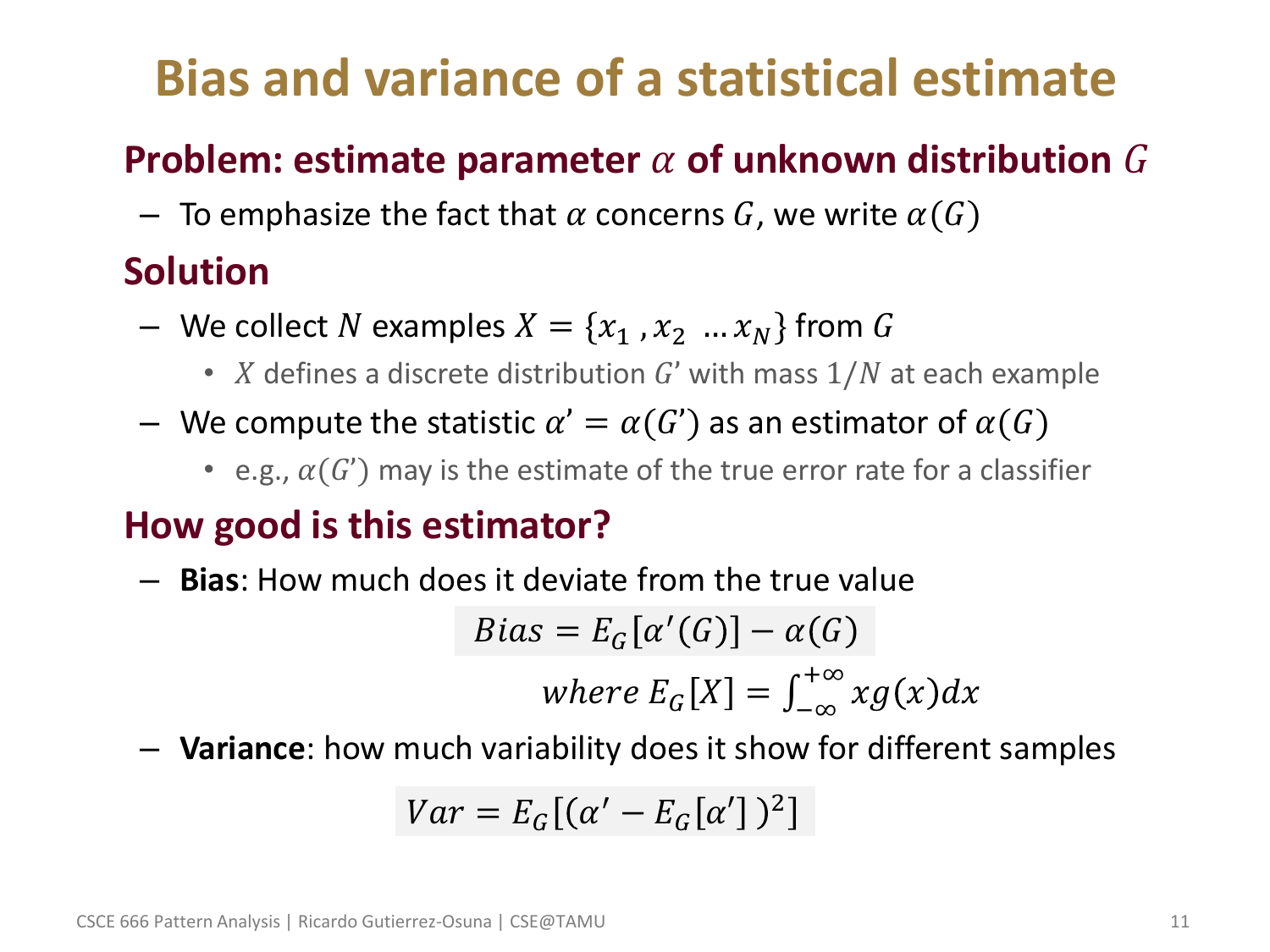### • **Example: bias and variance of the sample mean**

- **Bias**: The sample mean is known to be an unbiased estimator
- How about its **variance**?
	- From statistics, the standard deviation of the sample mean is equal to

$$
std(\bar{x}) = \sqrt{\frac{1}{N(N-1)}\sum_{i=1}^{N}(x_i - \bar{x})^2}
$$

- This term is also known in statistics as the STANDARD ERROR
- Unfortunately, there is no such a neat algebraic formula for almost any estimate other than the sample mean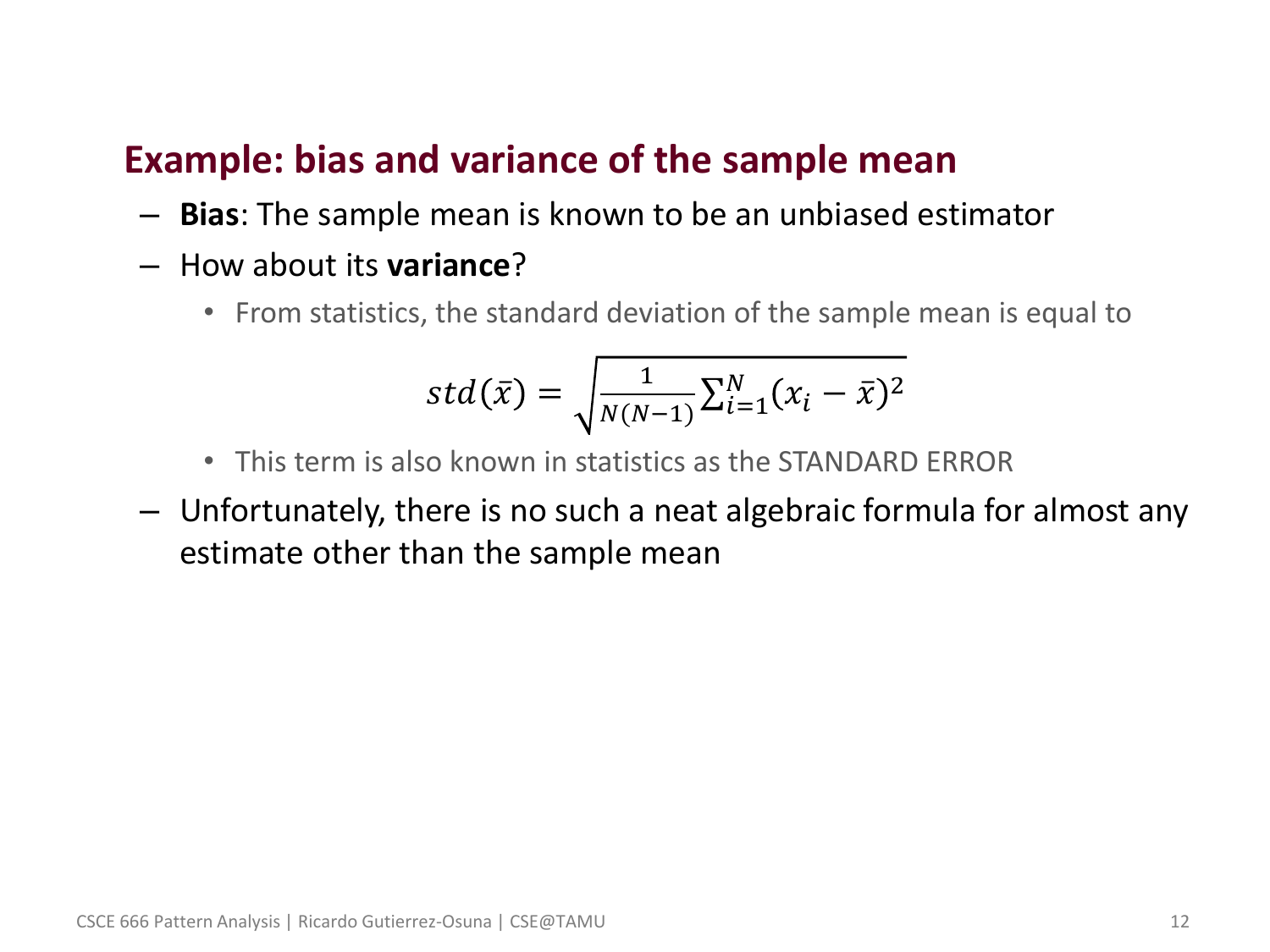# **Bias and variance estimates with the bootstrap**

### • **The bootstrap allows us to estimate bias and variance for practically any statistical estimate, be it a scalar or vector (matrix)**

- Here we will only describe the estimation procedure
	- For more details refer to "*Advanced algorithms for neural networks*" [Masters, 1995], which provides an excellent introduction

## • **Approach**

- Consider a dataset of N examples  $X = \{x_1, x_2, ..., x_N\}$  from distribution G
	- This dataset defines a discrete distribution  $G'$
- $-$  Compute  $\alpha' = \alpha(G')$  as our initial estimate of  $\alpha(G)$
- $-$  Let  $\{x_{1}^{*}, x_{2}^{*}, ..., x_{N}^{*}\}$  be a bootstrap dataset drawn from  $X = \{x_{1}, x_{2}, ..., x_{N}\}$
- $-$  Estimate parameter  $\alpha$  using this bootstrap dataset  $\alpha^*(G^*)$
- Generate K bootstrap datasets and obtain K estimates  $\{\alpha^{*1}(G^*), \alpha^{*2}(G^*)\dots, \alpha^{*K}(G^*)\}$
- $-$  The bias and variance estimates of  $\alpha'$ are

$$
Bias(\alpha') = [\alpha^{*} - \alpha'] \text{ where } \alpha^{*} = \frac{1}{K} \sum_{i=1}^{K} \alpha^{*i}
$$

$$
Var(\alpha') = \frac{1}{K - 1} \sum_{i=1}^{K} (\alpha^{*i} - \alpha^{*})^2
$$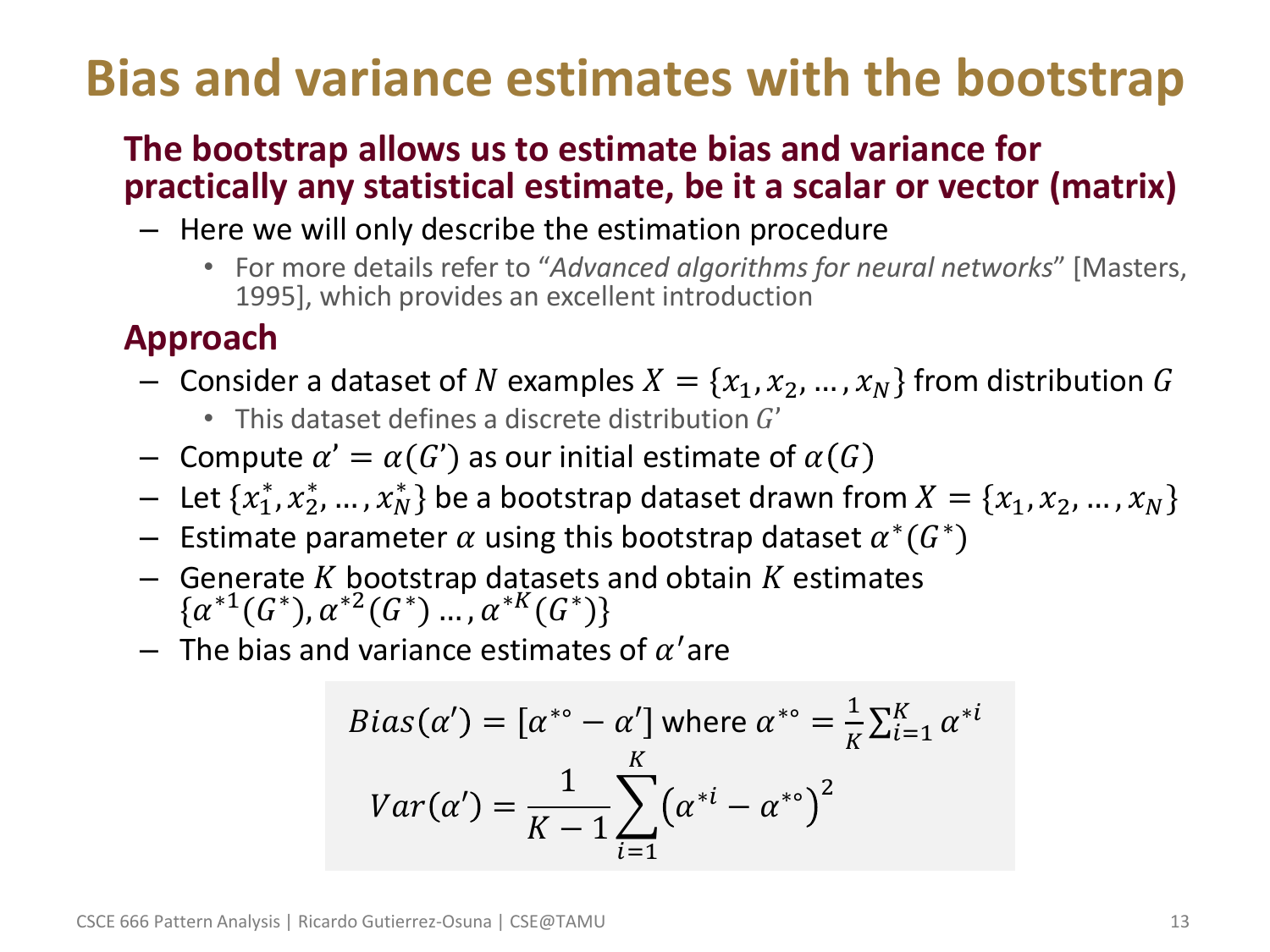### • **Rationale**

- $-$  The effect of generating a bootstrap dataset from the distribution G' is similar to the effect of obtaining the dataset  $X = \{x_1, x_2, ..., x_N\}$  from the original distribution  $G$
- $-$  In other words, the distribution  $\{\alpha^{*1}(G^*),\alpha^{*2}(G^*)$  ... ,  $\alpha^{*K}(G^*)\}$  is related to the initial estimate  $\alpha'$  in the same fashion that multiple estimates  $\alpha'$  are related to the true value  $\alpha$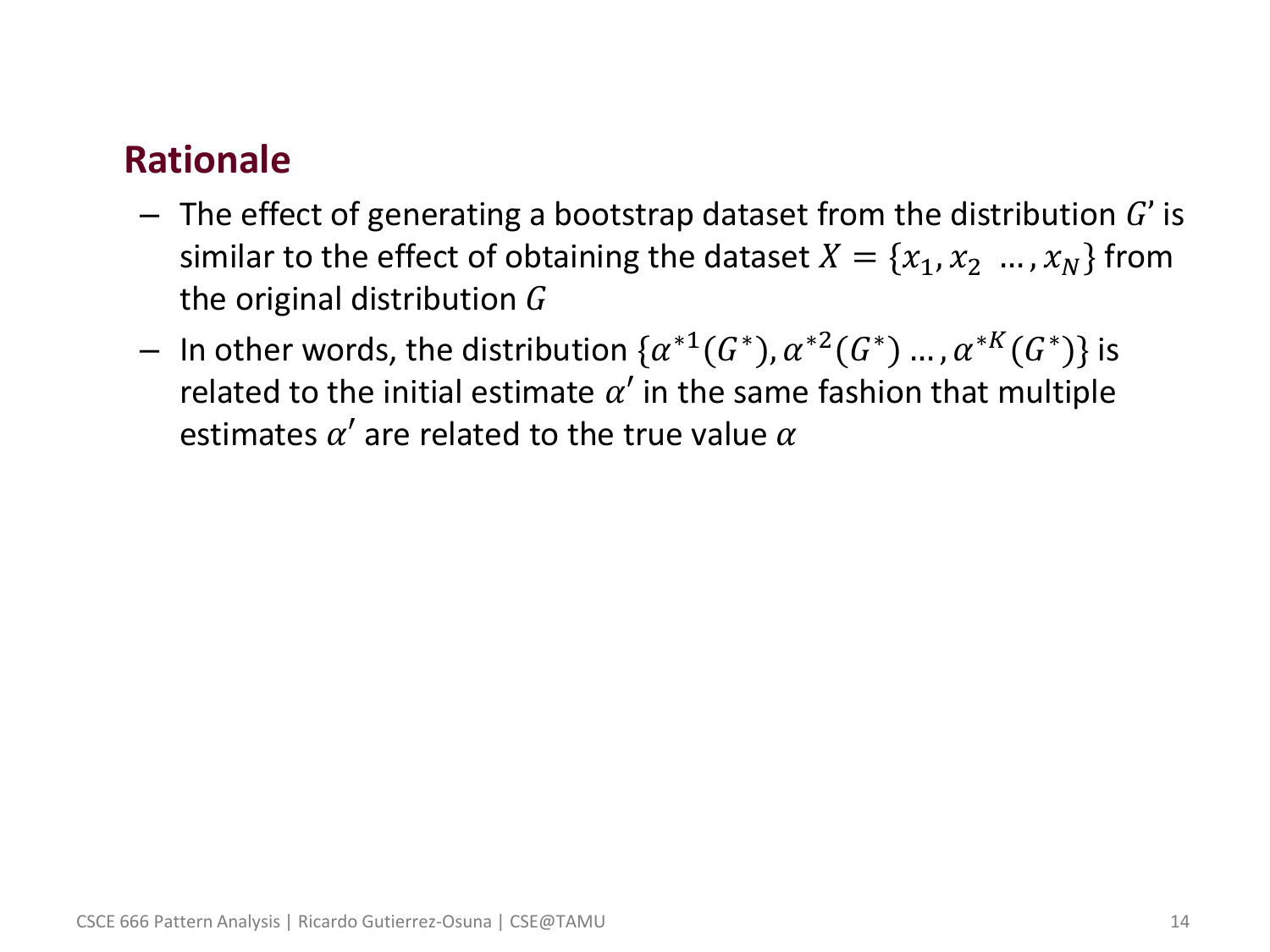#### • **Example**

- Assume a small dataset  $x = \{3,5,2,1,7\}$ , and we want to compute the bias and variance of the sample mean  $\alpha' = 3.6$ 

#### • **We generate a number of bootstrap samples (three in this case)**

- $-$  Assume that the first bootstrap yields the dataset  $\{7,3,2,3,1\}$ 
	- We compute the sample mean  $\alpha^{*1} = 3.2$
- $-$  The second bootstrap sample yields the dataset {5,1,1,3,7}
	- We compute the sample mean  $\alpha^{*2} = 3.4$
- $-$  The third bootstrap sample yields the dataset  $\{2,2,7,1,3\}$ 
	- We compute the sample mean  $\alpha^{*3} = 3.0$
- $-$  We average these estimates and obtain an average of  $\alpha^{* \circ} = 3.2$

#### What are the bias and variance of the sample mean  $\alpha$ '?

- $Bias(\alpha') = 3.2 3.6 = -0.4$ 
	- We may conclude then that resampling introduced a downward bias on the mean, so we would be inclined to use 3.6 +  $0.4 = 4.0$  as an unbiased estimate of  $\alpha$
- $Var(\alpha') = 1/2 * [(3.2 3.2)^2 + (3.4 3.2)^2 + (3.0 3.2)^2] = 0.04$

#### • **NOTES**

- We have done this exercise for the sample mean (so you could trace the computations), but  $\alpha$  could be any other statistical operator!
- How many bootstrap samples should we use?
	- As a rule of thumb, several hundred resamples will suffice for most problems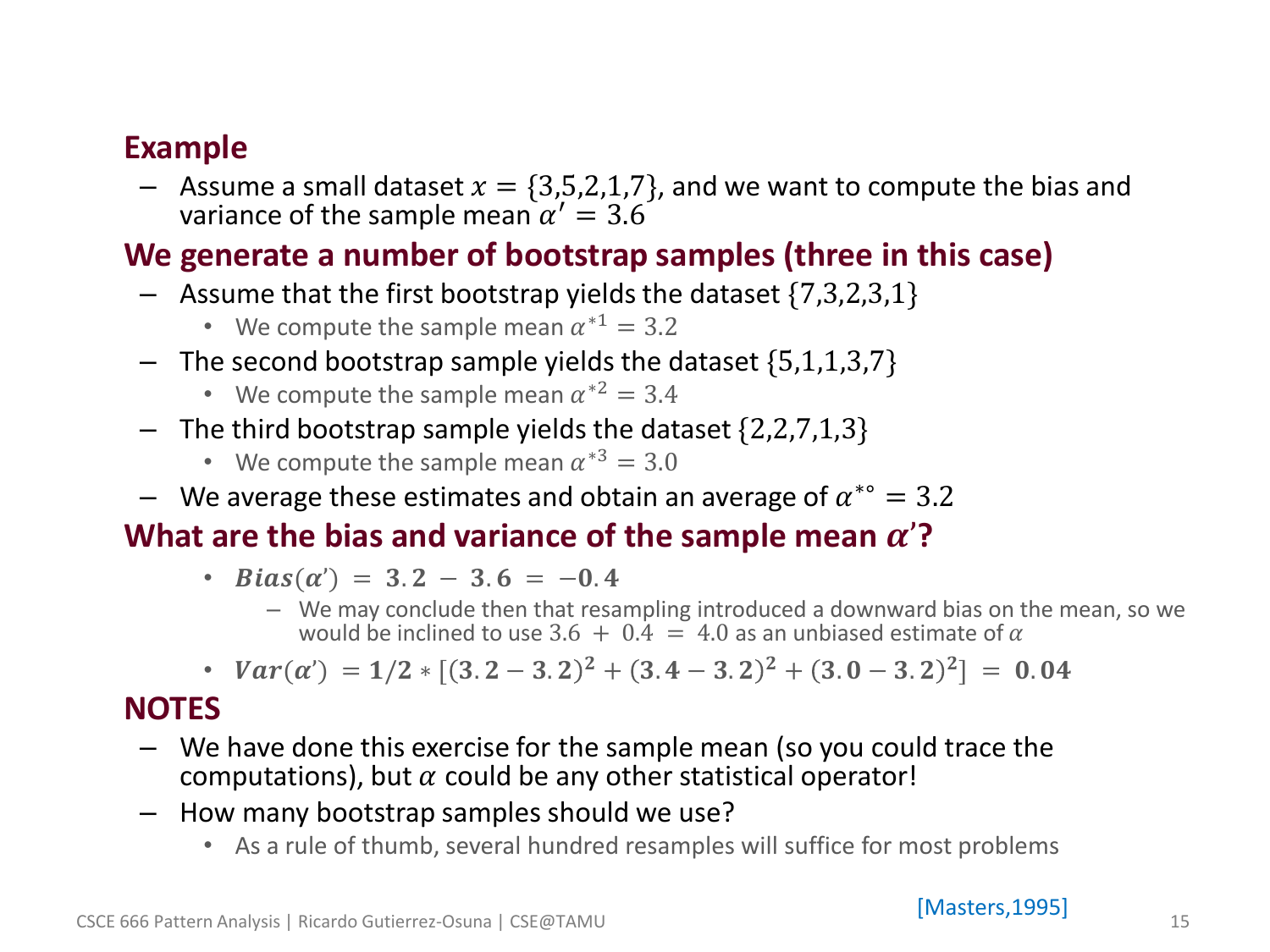# **Three-way data splits**

#### • **If model selection and true error estimates are to be computed simultaneously, the data should be divided into three disjoint sets [Ripley, 1996]**

- **Training set**: used for learning, e.g., to fit the parameters of the classifier
	- In an MLP, we would use the training set to find the "optimal" weights with the back-prop rule
- **Validation set**: used to select among several trained classifiers
	- In an MLP, we would use the validation set to find the "optimal" number of hidden units or determine a stopping point for the back-propagation algorithm
- **Test set**: used only to assess the performance of a fully-trained classifier
	- In an MLP, we would use the test to estimate the error rate after we have chosen the final model (MLP size and actual weights)

### • **Why separate test and validation sets?**

- The error rate of the final model on validation data will be biased (smaller than the true error rate) since the validation set is used to select the final model
- After assessing the final model on the test set, YOU MUST NOT tune the model any further!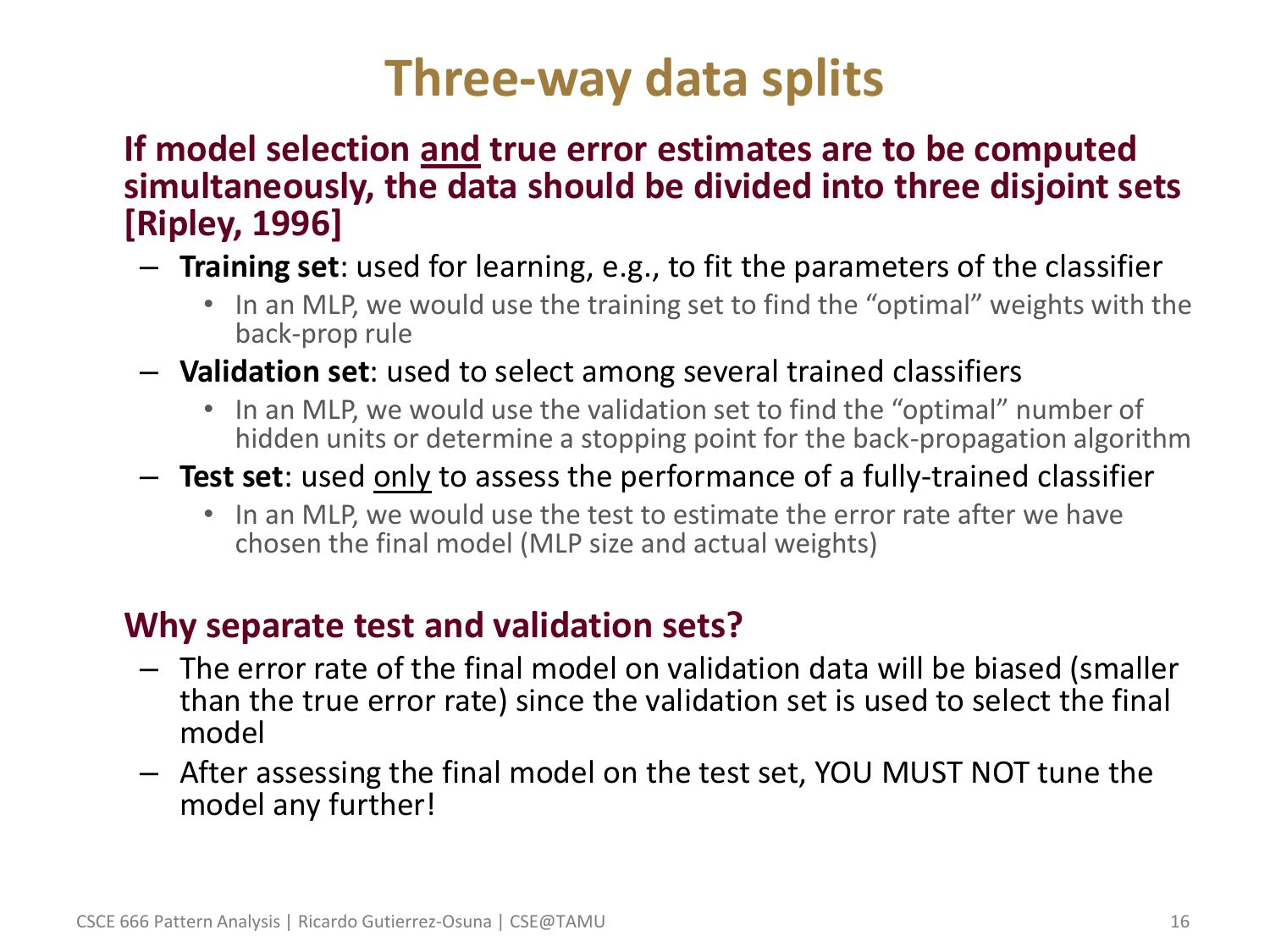#### – Procedure outline

- 1. Divide the available data into training, validation and test set
- 2. Select architecture and training parameters
- 3. Train the model using the training set
- 4. Evaluate the model using the validation set
- 5. Repeat steps 2 through 4 using different architectures and training parameters
- 6. Select the best model and train it using data from the training and validation sets
- 7. Assess this final model using the test set
- This outline assumes a holdout method
- If CV or bootstrap are used, steps 3 and 4 have to be repeated for each of the K folds